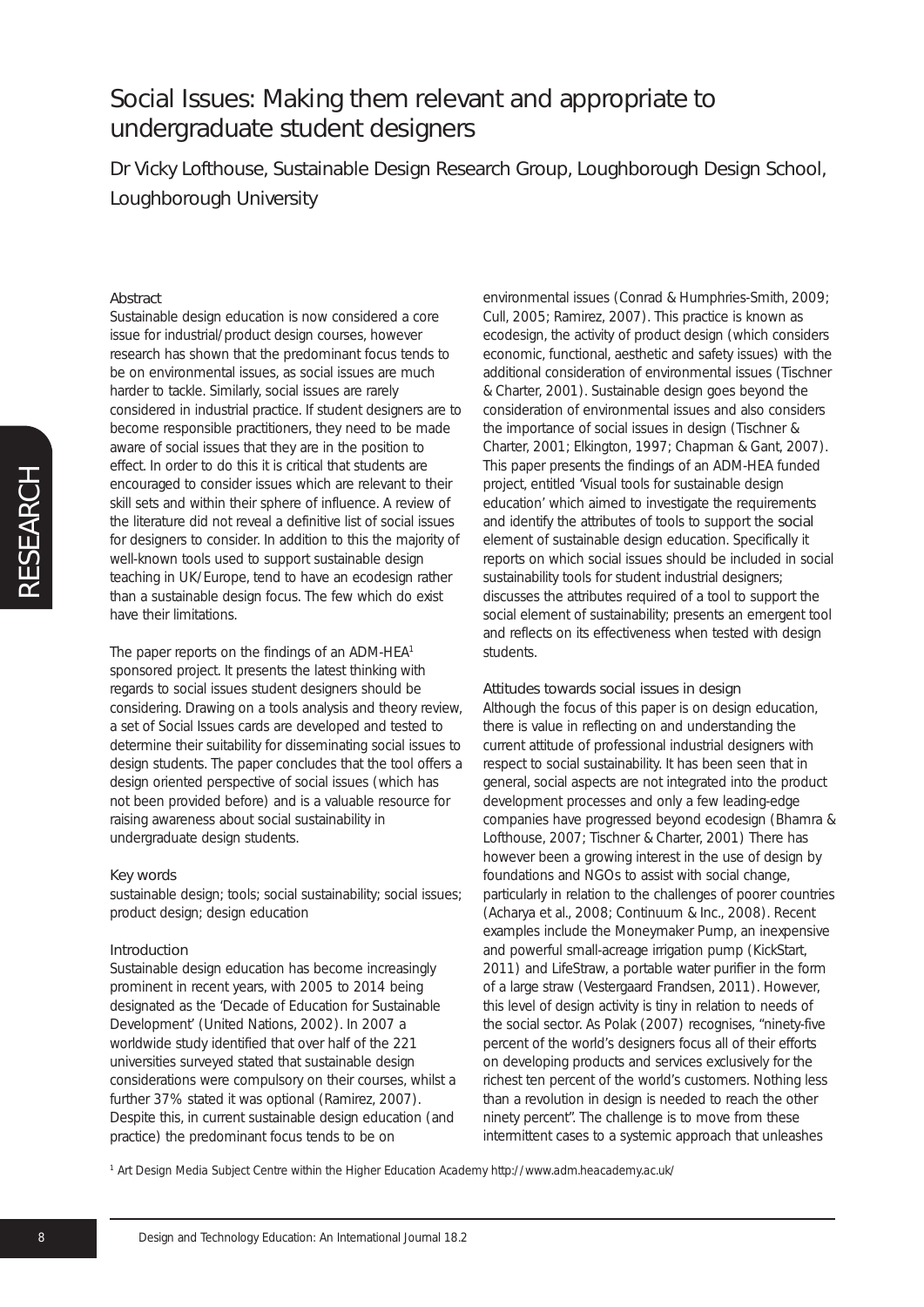the power of design on some of the world's most intractable problems (Continuum & Inc., 2008). This will require identifying ways of engaging the passions of the design community (Acharya et al., 2008). One of the keys to this challenge is likely to lie with education.

There is clearly a need to encourage student designers to think about social sustainability, however there also appears to be a number of challenges to teaching social sustainability to design students, as this area is often neglected in undergraduate sustainable design education (Conrad & Humphries-Smith, 2009; Watson & Lofthouse, 2010). The fact that social sustainability takes a 'needs' focus means that it is considerably more difficult to implement than the product focus of ecodesign. Social issues also tend to sit across blurred boundaries with other disciplinary fields (e.g. inclusive design) which mean they can fall through the gap. In addition to this, early findings from this project identified that there is a lack of consensus and understanding regarding what sorts of social issues designers should be responsible for or can influence, which means that social sustainability is not being made relevant to design. There are many social issues affecting the world today (poverty, war, child labour, water and food shortages) however depending on the stance taken, many may be outside the remit of (student) designers. Pitt and Lubben (2009) report that "global issues such as population growth, pollution, human rights and fair labour practices" (p171) are seen to be distant issues over which designers have little control. Previous research has demonstrated how important it is that designers are asked to consider issues which are relevant to their skill sets and within their sphere of influence (Lofthouse, 2001). Failing to do this can leave designers feeling powerless, which can alienate them and make them feel that the topic is outside of their remit (Lofthouse, 2001). It is important to engage and empower designers when it comes to social issues as they "have enormous power to influence how we engage our world and how we envision our future" (Berman, 2009:1). If design students are to effectively consider the social element of sustainable design it is important to identify which areas they should focus on and raise their awareness accordingly. Developing understanding in this area is the key aim of the work reported upon in this paper.

### The current situation regarding tools

Tools play an important role in the teaching of sustainable design. However, the majority of well-known tools used to support undergraduate teaching of Sustainable Design to designers in UK/Europe, such as; the Ecodesign web (Lofthouse & Bhamra, 2000), the Eco-indicator 99 (Pre

Consultants, 2000), The Promise Manual (Brezet & van Hemel, 1997) and the CES materials selector (University of Cambridge, 2008) tend to have an ecodesign rather than a sustainable design focus, which inevitably causes a bias in teaching towards environmental design. A small number of tools do focus on sustainable design to some degree; Design Abacus (Bhamra & Lofthouse, 2007), Flowmaker (Wemake, 2004) and 'Information/Inspiration' (Lofthouse, 2008). Although these currently play an important role in the delivery of sustainable design education to design students (Conrad & Humphries-Smith, 2009; Lofthouse, 2009) they have their limitations. For example, the abilities of the Design Abacus to function as a social sustainability tool is limited by the range and quality of social issues which students are able to identify. The lack of understanding regarding which social issues are relevant to student industrial designers can hamper staff in supporting this process. The limited content and open format of the Flowmaker cards, intended to encourage creativity, does not help students to consider unfamiliar issues. The 'Information/Inspiration' tool, which contains a wide range of ecodesign examples to inform and inspire students, only contains a few socially oriented examples.

### Moving forward

In light of these findings, it was recognised that a knowledge gap exists with respect to supporting social sustainability. As such the project set out to identify appropriate social issues for student designers to consider and to identify an appropriate mechanism for disseminating these issues to student designers, to support their learning. The rest of this paper presents the methodology used and reports on the development of the 'Social Issues cards' and on the emergent findings which arose from empirical testing with student designers.

### Methodology

Throughout the project a number of research activities were carried out (see Figure 1). These will be reported on consecutively – first focusing on the methodological approach taken to identify appropriate issues for student designers and then on the approach used to identify an appropriate dissemination mechanism.

### Methodology for the identification of appropriate social issues

Background research to identify the breadth of social issues which might be considered in the design process consisted of a literature review and interviews with experts in sustainable design. Literature was sourced from reports, journals, books, tools, case studies, and websites which referred to ecodesign, sustainable design and design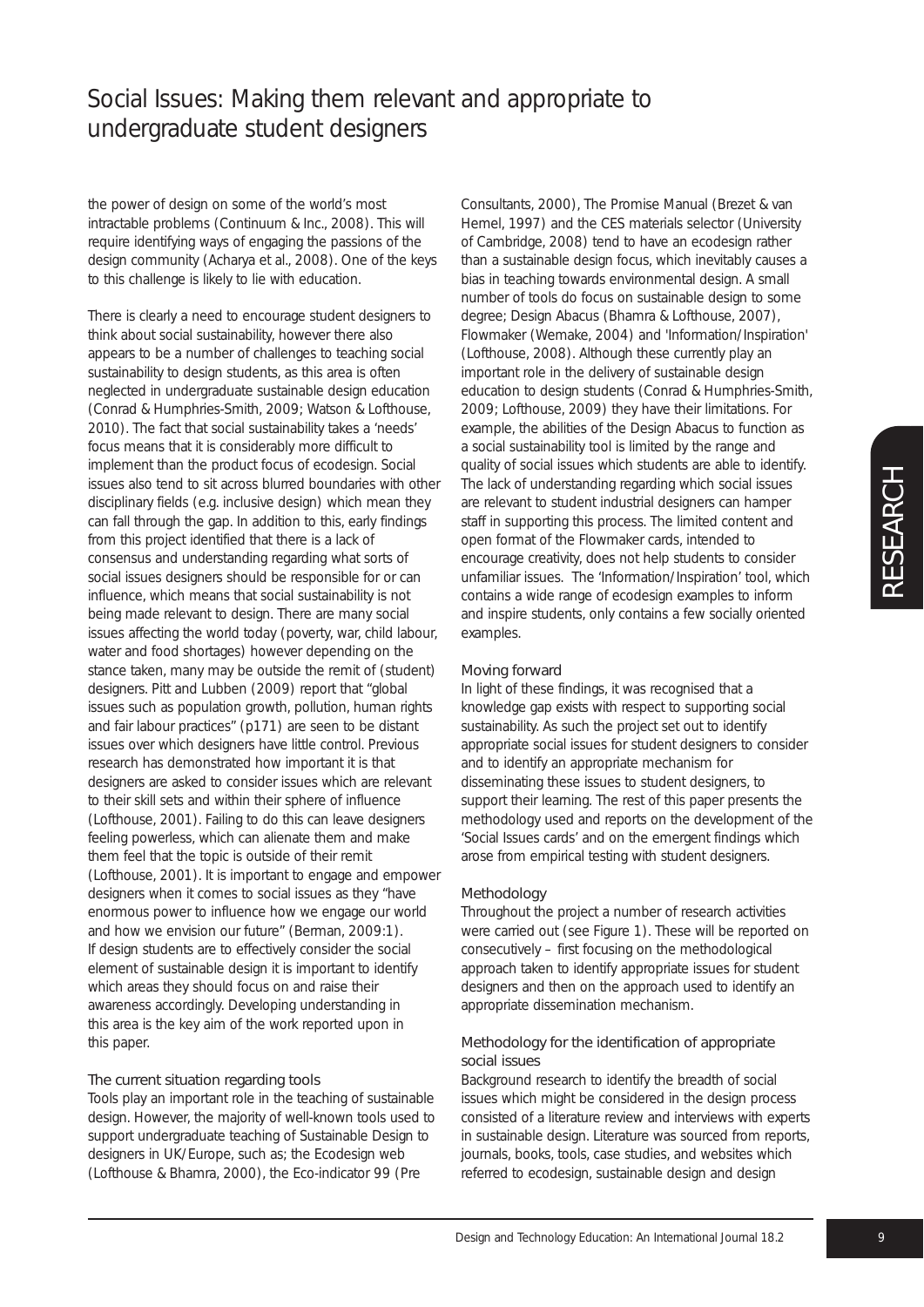education. Qualitative data in the form of quotes and comments were extracted, recorded and referenced. The quotes were then coded and clustered in order to create a manageable number of topics. 'Coding and clustering' is a common procedure for analysing qualitative data and was chosen as it allows the researcher to derive meaning from



*Figure 1. The research process followed during the project and the key activities undertaken*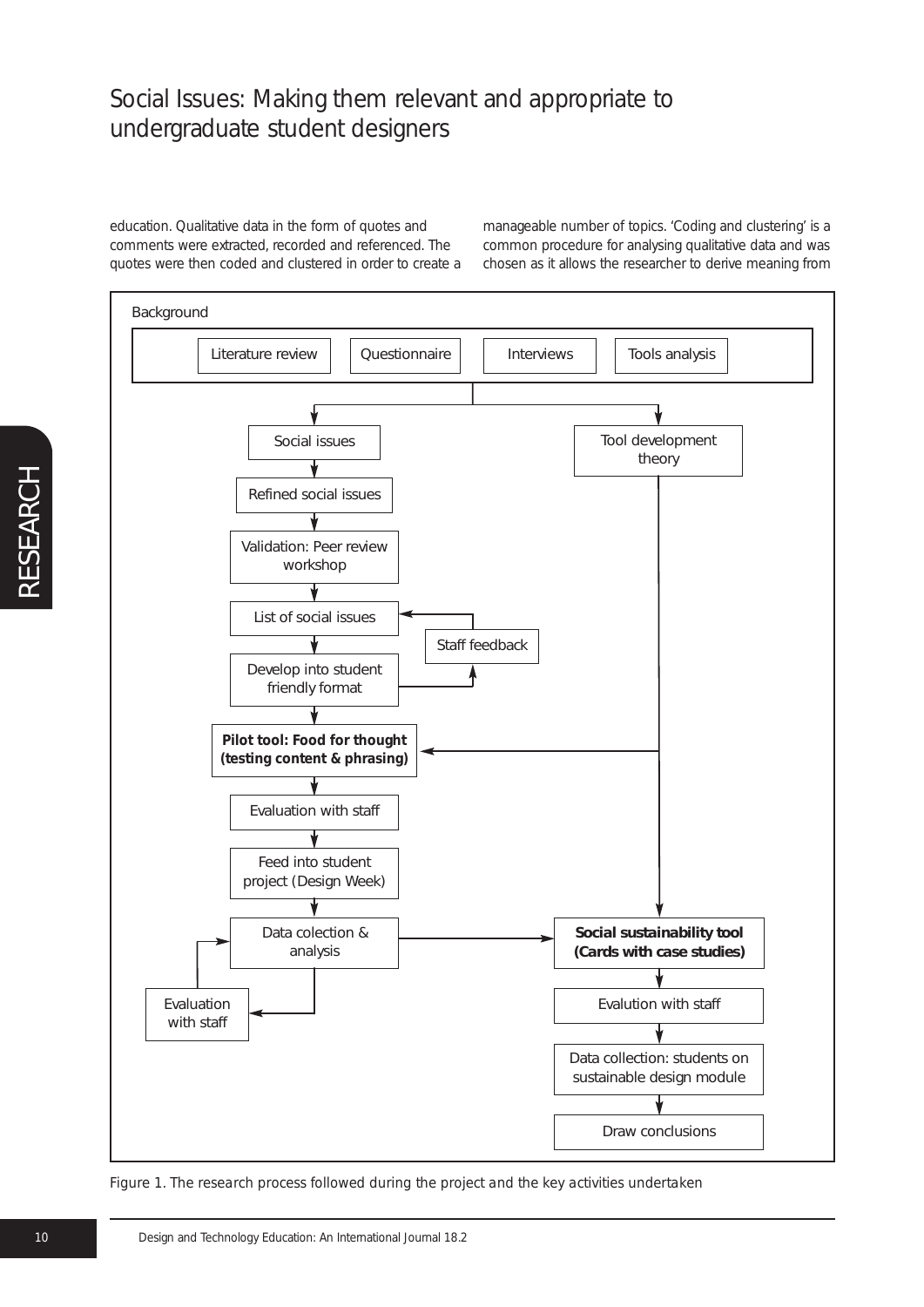words and build theory from data (Miles & Huberman, 1994; Robson, 1993; Strauss & Corbin, 1990). Though it was recognised that environmental and social issues are not mutually exclusive, this project focused primarily on socially oriented issues and issues with a social element to them. Consideration was given to whether or not each potential issue was something that designers could realistically influence. These findings were then validated by the data collected from semi-structured interviews with 11 experts in sustainable design education (see Table 1.), who were questioned as to which social issues they felt were appropriate for student designers to consider.

All the interviews were recorded, transcribed, coded using macro-codes derived from the literature review and clustered to identify common themes. The findings from the literature review and the interviews were then mapped over each other in order to try and identify a consensus. The data was analysed on the basis of 'recurrence' and 'importance'. 'Recurrence' was considered to be frequently recurring themes and 'importance' was where selection criteria was aided and informed by the researcher's subject knowledge, and the iterative nature of the inductive research process (Miles and Huberman, 1994). This meant that the researcher did not have to rely on more than one person recognising a phenomenon for it to be considered important, which is beneficial in a young research field. Internal validity was adhered to by the

process of pattern matching and explanation which took place during the data analysis (Yin, 1994). From the mapping exercise a number of issues were identified as being appropriate to include in the tool and a number of issues were excluded.

The data analysis was influenced by emergent findings from the background research as well as by the researcher's 12 years of expertise of working within the field of sustainable design and her training as an industrial designer. This meant that there was a level of subjectivity in the analysis with regards determining which issues may or may not be appropriate to designers. However the interviews and the Peer review workshop went a long way to negate any potential bias.

#### *Peer Review workshop*

The identified issues were tested in a Peer Review workshop which comprised 6 experts, 6 designers and 7 researchers associated with sustainable design. As all of the experts had either been recently interviewed for the project, or had written on the subject, they were put in the same group to avoid their knowledge having an overbearing influence on others and to create an opportunity to validate the findings that came from the interviews.

| Job title           | Expertise                                                 | Code            |
|---------------------|-----------------------------------------------------------|-----------------|
| Senior Lecturer     | Design, sustainable design, ethics, social sustainability | SL <sub>1</sub> |
| Professor           | Sustainable design                                        | P <sub>1</sub>  |
| Senior Lecturer     | Design                                                    | SL <sub>2</sub> |
| Senior Lecturer     | Design                                                    | SL <sub>3</sub> |
| Professor           | Industrial design, sustainable design                     | P <sub>2</sub>  |
| Lecturer/Researcher | Design and sustainability                                 | LR1             |
| Lecturer/Researcher | Social sustainability, Happiness                          | LR <sub>2</sub> |
| Reader              | Sustainable design                                        | R <sub>1</sub>  |
| Lecturer            | Design, sustainable design, design behaviour              | $\lfloor 1$     |
| Lecturer            | Design, sustainable design                                | L2              |
| Researcher          | Design, practicing industrial designers                   | R <sub>2</sub>  |

*Table 1. Role and expertise of interview candidates*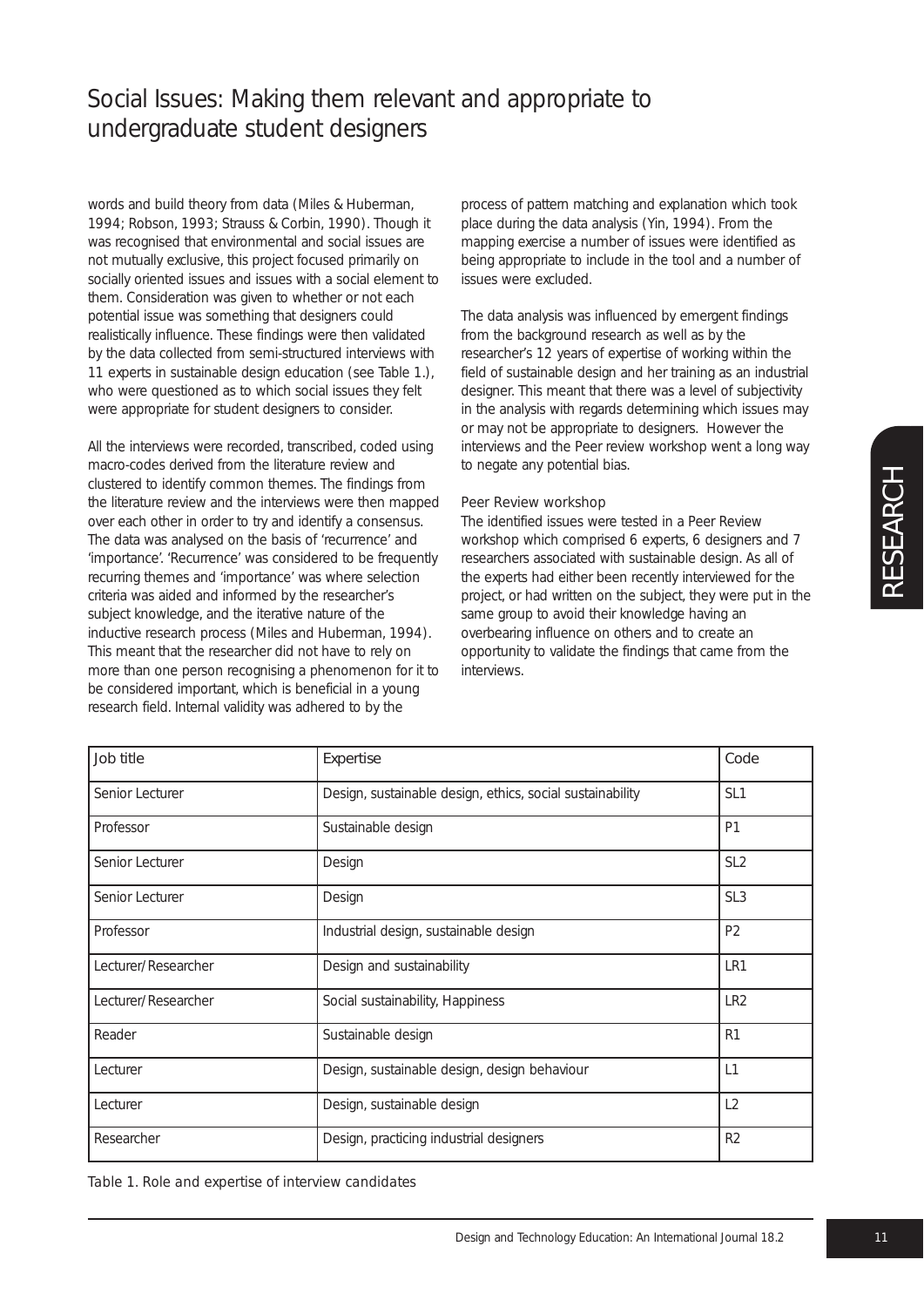Hi I'm J ordan I'm a first year industrial design student and my next project is to desígn a kettle...



Not relevant...? Record here and if you want tell us why!



After the introductions, the range of social issues which had been identified were presented (one on each card) and groups were asked to discuss whether or not they thought the issues were relevant to student designers. Once a decision had been reached they were asked to record it on the template (see Figure 2). Specifically they were asked to 'consider whether each issue would be relevant for the student 'Jordan' to consider in the design of domestic appliances...'. A key aim of University education is to equip students for professional practice, which is likely to involve designing consumer goods and services. As such the focus of this research was not on projects where students are asked to address a specific 'social' brief, but instead on the incorporation of socially responsible thinking into 'everyday' design projects.

At the end of the activity the participants were shown which issues were identified as relevant through the literature review and interviews. The templates were retained for analysis and the decisions made by each group were tabulated and compared to those which emerged from the background research. Drawing on these findings, the 'Food for Thought' checklist was created (see Figure 3). Its validity was tested with students during a one week design project delivered to 130 BA/BSc second year undergraduate design students at Loughborough

University. The brief was to redesign a domestic air freshener to create a 'beautiful and responsible solution'. The students were introduced to a range of ecodesign tools including the qualitative Abridged Design Abacus (Abacus) (Bhamra & Lofthouse, 2007).

| Think about social issues, consider:                                                                                                                                                                                                                                                                                                                                                                                                                                                                                                                                                                                                               |  |  |
|----------------------------------------------------------------------------------------------------------------------------------------------------------------------------------------------------------------------------------------------------------------------------------------------------------------------------------------------------------------------------------------------------------------------------------------------------------------------------------------------------------------------------------------------------------------------------------------------------------------------------------------------------|--|--|
| How could your design improve health and well-being?<br>How could your design encourage participation and<br>belonging?<br>How could your design encourage empowerment?<br>How could your design promote personal abilities?<br>How could your design enhance social interaction?<br>How could your design enhance communication?<br>How could your design enhance social engagement?<br>How could your design enrich users' lives?<br>How could your design increase quality of life for all?<br>How could your design promote happiness?<br>Is the product actually needed?<br>How could your design encourage a sense of<br>community?<br>Other |  |  |
|                                                                                                                                                                                                                                                                                                                                                                                                                                                                                                                                                                                                                                                    |  |  |

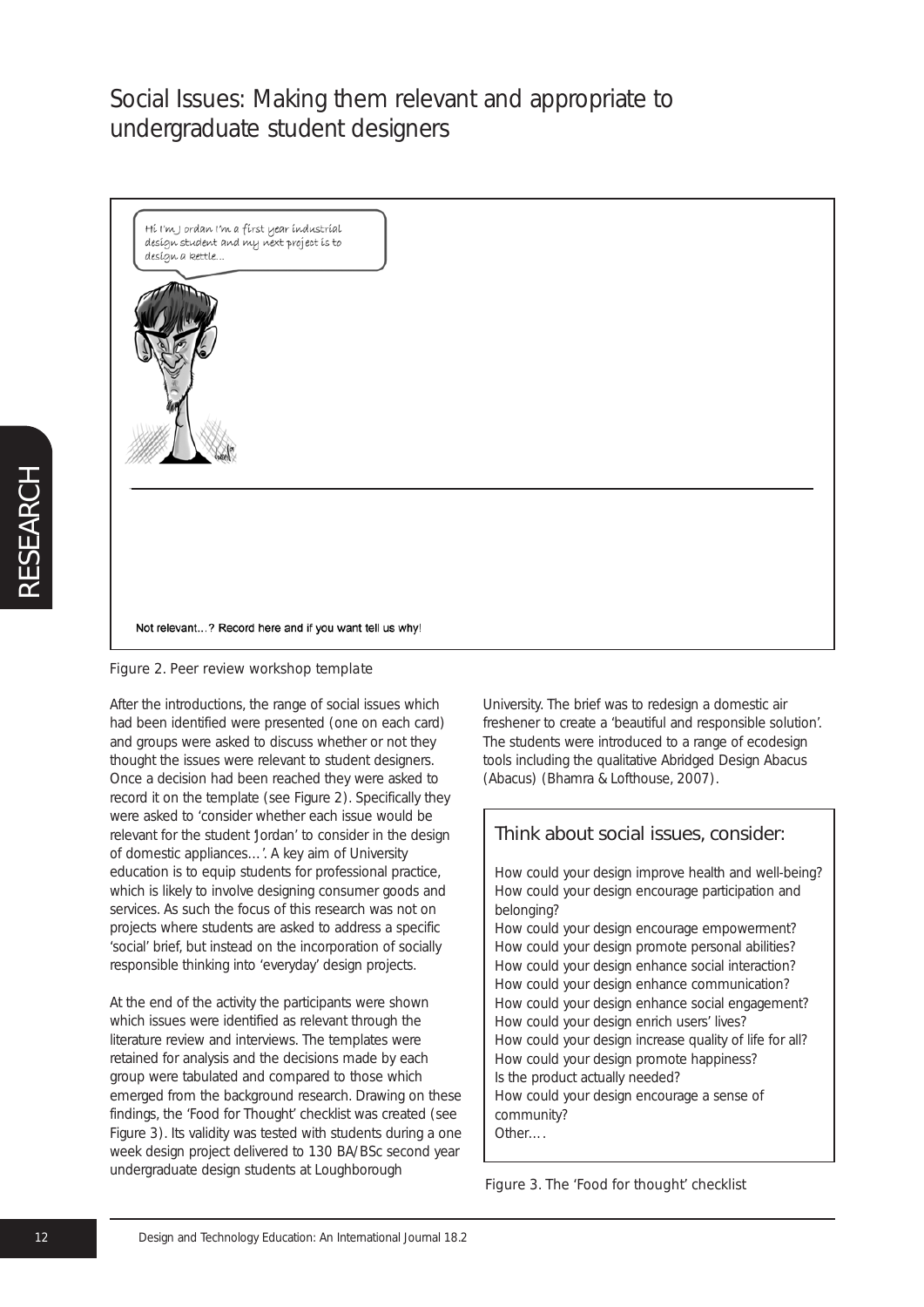During the introductory lecture, no specific reference to social issues was made, due to the novelty of the checklist and the related uncertainty with regards its appropriateness for the students. Instead, when the students were completing the Abacus they were provided with the checklist, which they could choose to use (or otherwise) to support their work.

Qualitative data was collected via observation of the students in the workshop, discussions in follow up tutorials and analysis of the submitted 'Abacuses'. Of the 130 students involved in the study, approximately 50% of the students recognized the need to consider social issues in their 'Abacus'. A sample of the students who did consider social issues were looked at, it is anticipated that they covered 18 of the 21 groups. In order to reflect on the popularity of different issues (rather than the number of students in each group), duplicate 'Abacuses', as a result of the students working in groups were removed from the tally. This left 18 unique sets of issues. The frequency of occurrence of all the issues identified was determined and potential reasons for high or low frequency were discussed with colleagues on the module. Additional issues identified by students which were not on the checklist were also considered. Prior to seeing the findings from the study, the other staff involved in the project were asked to identify which issues they anticipated the

students might consider whilst answering the 'air freshener brief'. Once the initial findings had been compiled these were also discussed with staff on the module to validate assumptions.

### *Summary of the Abridged Design Abacus*

In light of the emergent relationship between the 'Abacus' and the new checklist a fuller description of the tool is provided here. The Abacus helps designers to assess the sustainability performance of a product, highlight the areas where further research is needed and outline the targets for their redesign. It can be used to analyse the performance of an existing product, to compare a number of alternative design solutions and to make detailed comparison against other designs.

Using the 'Abacus' designers can evaluate a product against specific criteria, under a range of focal areas: lifecycle (manufacture, use, end of life, packaging); social (need, social enrichment); other (cost, quality, aesthetics). To carry out the activity, designers need one copy of the Abacus template for each focal area (see Figure 4). The area being focused on, e.g. Use, is written in the 'FOCAL AREA' box and then a number of issues are represented as both a good and bad characteristic (e.g. 'no energy use' vs. 'high energy use'). To assess the product, each issue is considered in turn and a judgement is made. This is a



*Figure 4. Abridged Design Abacus template (Bhamra and Lofthouse, 2007)*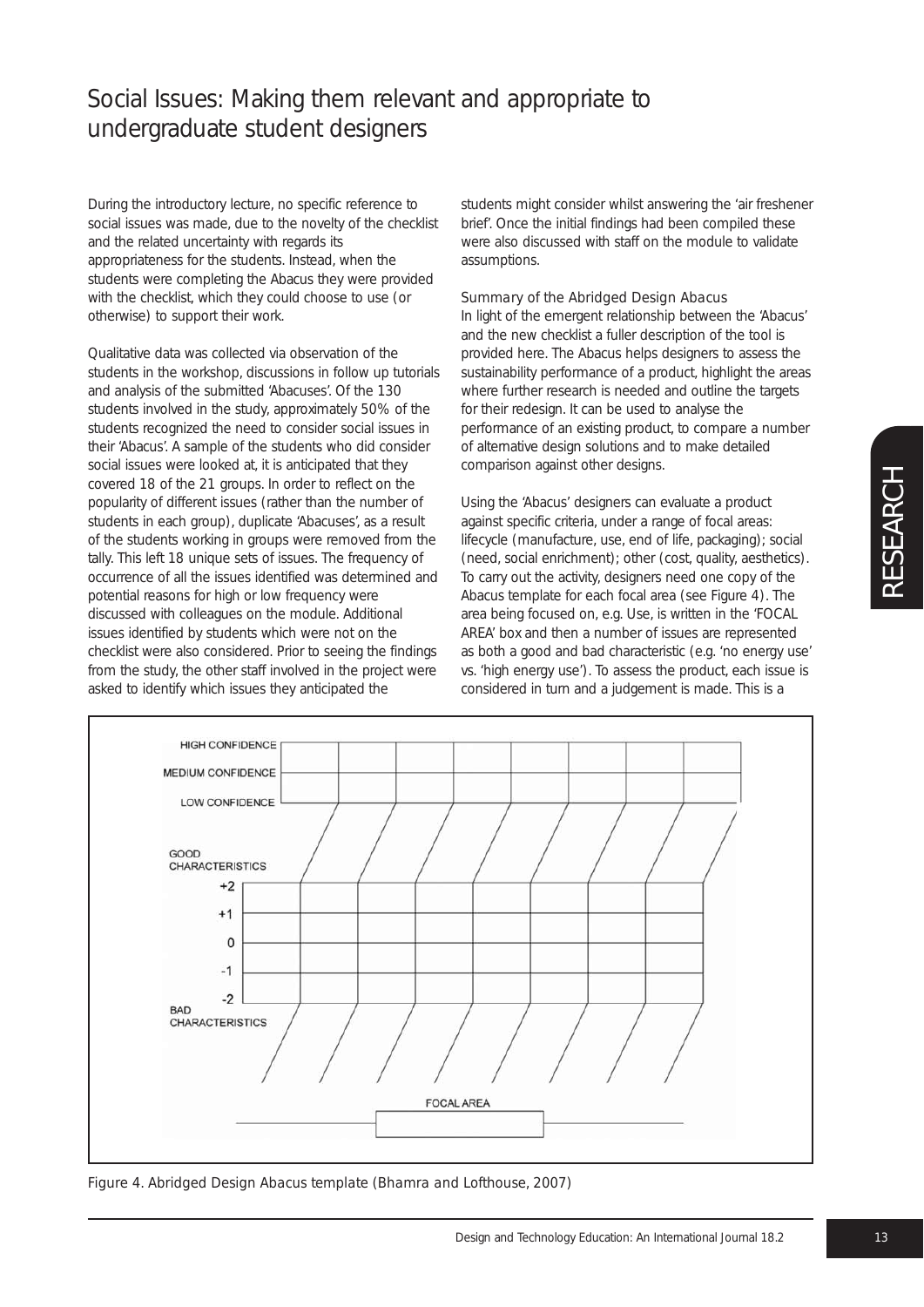relative measure and accuracy is not needed. Once the score  $(+2, +1, 0, -1$  or  $-2)$  is assigned for a particular issue the level of confidence in this assumption can be indicated on the top grid. This helps to highlight areas where further research is needed before a final score can be assigned. The assessment continues until all issues have been considered. The individual sheets are then joined together and a line drawn to connect all the scores and confidence levels. In the past it has been difficult to advise students as to the types of issues to consider under the 'social' focal area and any lists provided have tended to be copied 'parrot fashion', rather than being considered as a prompt.

### Methodology for an appropriate dissemination mechanism

The literature review confirmed that there is little provision of support for industrial designers when it comes to sustainable design. However, theory to support the development of appropriate ecodesign tools for industrial designers (Lofthouse, 2001) provides some useful guidance. It has been seen that designers have 'their own way' of carrying out ecodesign (Sherwin, 2000) and that in the past [ecodesign] tools have failed because they do not take into account the culture of Industrial Design. It is highly likely that this is the same for sustainable design. An earlier study identified a number of key criteria which need to be combined in order for [an ecodesign] tool to be effective and appropriate for industrial designers (Lofthouse, 2006) (see Figure 5.).



*Figure 5. A holistic framework for Industrial Design focused ecodesign tools (Lofthouse, 2006)*

This theory was used as a basis for the analysis of a number of existing tools (see Table 2) in order to identify any useful elements which could be taken forward to support the development of a useful social design tool for novice designers. The tools were selected on the basis of their design orientation and social issues focus.

This analysis resulted in the identification of a number of positive and negative attributes to integrate and avoid in the development of a social sustainability tool. These are presented and discussed later in the paper (see Table 2.).

As a result of the findings from the identification of social issues and the tools analysis, a set of social issues cards were developed (see Figure 7.). They were tested during a workshop session with 50 second year undergraduate design students who were carrying out an Abacus activity in response to a set of briefs on 'personal care'. All the students had previously been involved in the pilot study, so were familiar with the list of social issues. Each group was given a set of 30 cards to support their Abacus activity. Qualitative data was collected via student observations in the workshop, direct questioning and analysis of the submitted Abacuses. The qualitative data was analysed as per the previous section.

### Findings: Social issues incorporated in the 'Food for Thought' checklist

As a result of the literature review, interviews and peer review workshop the 'Food for Thought' checklist presented in Figure 3 emerged. The key sources for each of the issues included, along with reasons for any notable omissions are presented below.

#### Social issues which were included

A number of the interviewees talked about the importance of designing for 'real needs' (SL1,R1,SL3) with some specifically referring to Maslow's (1954) and Max-Neef's (Max-Neef 1992) frameworks of needs. From this more specific issues were identified. The first five issues were identified through a combination of literatures sources and the interviews:

- encourage health and well-being (Elvins and Bassett, 2005, Pitt and Lubben, 2009) (SL1, SL3, P2, LR1);
- encourage participation and belonging (Ehrenfeld, 2004; Elvins & Bassett, 2005) (SL3);
- encourage empowerment and promote human competence (Orr, 1994; Elvins & Bassett, 2005) (SL1);
- enhance social interaction, communication and engagement (Elvins & Bassett, 2005; Thorpe 2007; Capewell et al., 2007);
- enriches users' lives or increases quality of life for all (Forum for the Future, 1999; Capewell et al., 2007).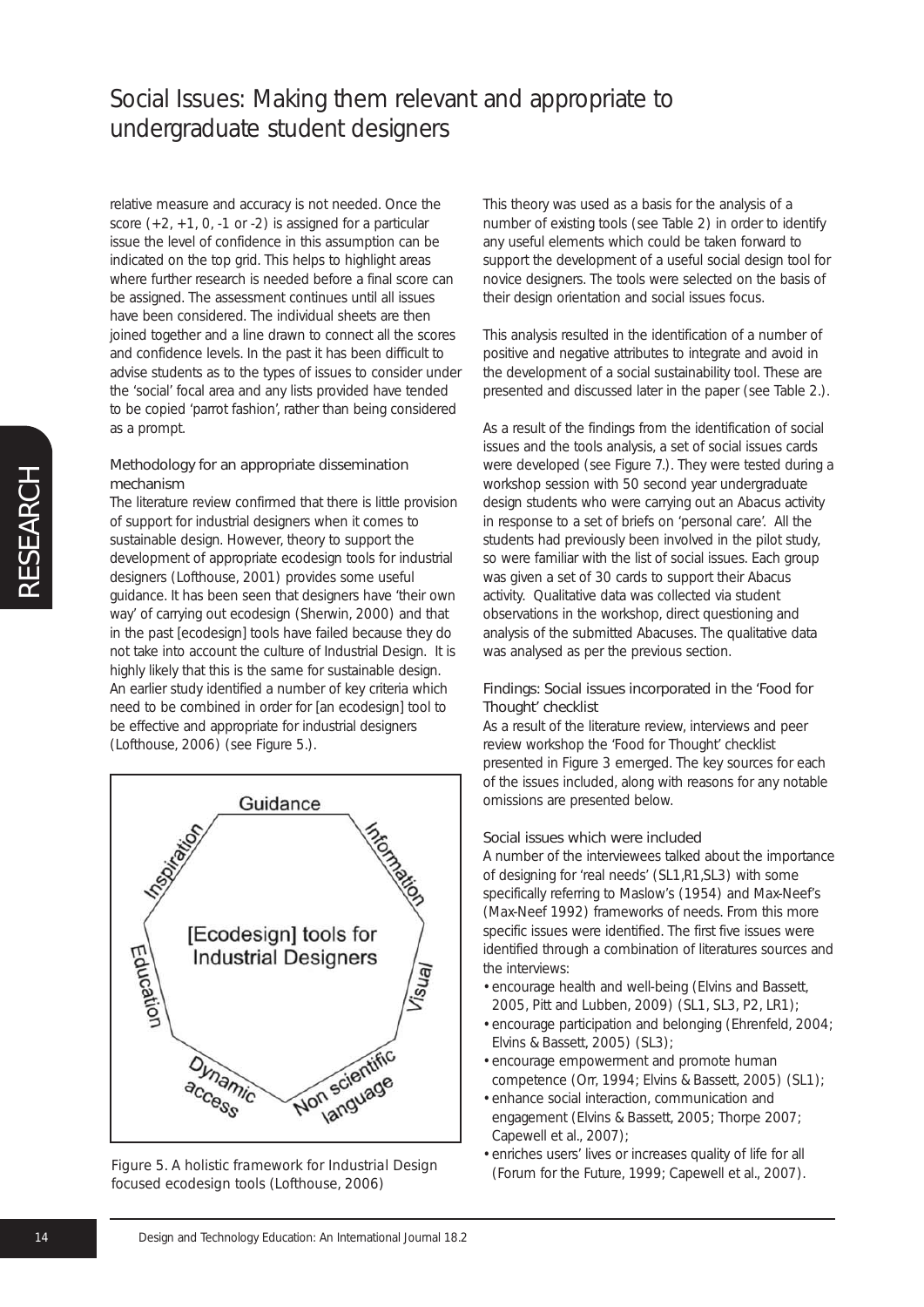| Tool                                                                                                                    | Description                                                                                                                                                                                                                                                                                                                                                        |
|-------------------------------------------------------------------------------------------------------------------------|--------------------------------------------------------------------------------------------------------------------------------------------------------------------------------------------------------------------------------------------------------------------------------------------------------------------------------------------------------------------|
| Abridged Design Abacus (Bhamra and Lofthouse, 2007)                                                                     | Outlined above                                                                                                                                                                                                                                                                                                                                                     |
| Play rethink (Rethink Games, 2007)                                                                                      | Play Rethink helps people think - or rethink - how to make<br>everyday objects and services more socially and<br>environmentally friendly. You spin the wheel, are given a<br>card with a brief to rethink a particular everyday object.                                                                                                                           |
| Flowmaker (Wemake, 2004)                                                                                                | Flowmaker is an inspirational tool for designers, created by<br>the WeMake design studio - www.wemake.co.uk. It takes<br>the form of a pack of 54 cards, broken into 5 suits Instinct,<br>Personality, Ageing, Play and Potential.                                                                                                                                 |
| Information/Inspiration (Lofthouse, 2008)                                                                               | Predominantly ecodesign focused web based tools for<br>industrial designers to provide illustrative case studies and<br>product related information.<br>www.informationinspiration.org.uk                                                                                                                                                                          |
| Financial + Social + Environmental<br>+ Personal = Sustainable<br>An Introductory Guide to Sustainability for Designers | "The poster-size document folds out to reveal the contexts,<br>agendas and issues for designers. It provides a visual<br>framework of design issues within the big-picture of<br>sustainability" (Elvins & Bassett, 2005).                                                                                                                                         |
| Design/ Behaviour (Lilley & V Lofthouse, 2009)                                                                          | 'design-behaviour' is a resource specifically developed to<br>raise awareness of design for sustainable behaviour and to<br>support designers and engineers in applying DfSB<br>strategies in their teaching, practice and research.<br>www.design-behaviour.co.uk                                                                                                 |
| DEMI (Fletcher & Dewberry, 2002)                                                                                        | The Design for the Environment Multimedia<br>Implementation Project - demi - links design and<br>sustainability information in a Web-based resource and<br>was set up in response to a number of UK Government<br>reports which highlighted the dearth of knowledge and<br>activity about sustainability in higher education design<br>courses across the country. |

### *Table 2. Subjects for the tools analysis*

All of these issues were also recognised as being important by the majority of the three Peer Review groups.

Another key issue to repetitively emerge was the idea of 'promoting well-being and happiness' (Escobar-Tello and Bhamra, 2009, Wemake, 2004, Elvins and Bassett, 2005) (SL3, LR2). These two issues were presented separately in recognition of Escobar-Tello & Bhamra's (2011) identifying that wellbeing is more related to quality of life, which can be delivered by the state (e.g. life health, education, contact with natural environments) and does not necessarily lead to happiness.

Another key issue identified through the literature was whether or not a product/service/system was actually

needed (Madge, 1997; Ehrenfeld, 2004; Wemake, 2004; Thorpe, 2007; Pitt & Lubben, 2009). Although not specifically identified by any of the interviewees, it was felt that this was more likely to be as a result of the questioning approach rather than the fact that it is not an important issue. This assumption was confirmed by the Peer review workshop, when all three groups agreed that it was an issue to be included.

Issues relating to community were varied. The opportunity to build a sense of belonging, meaning and cultural identity though a product from its associations with local geographic place was identified (P2, SL3). It was also reflected that consideration should be given to whether the design process will invest in community and enable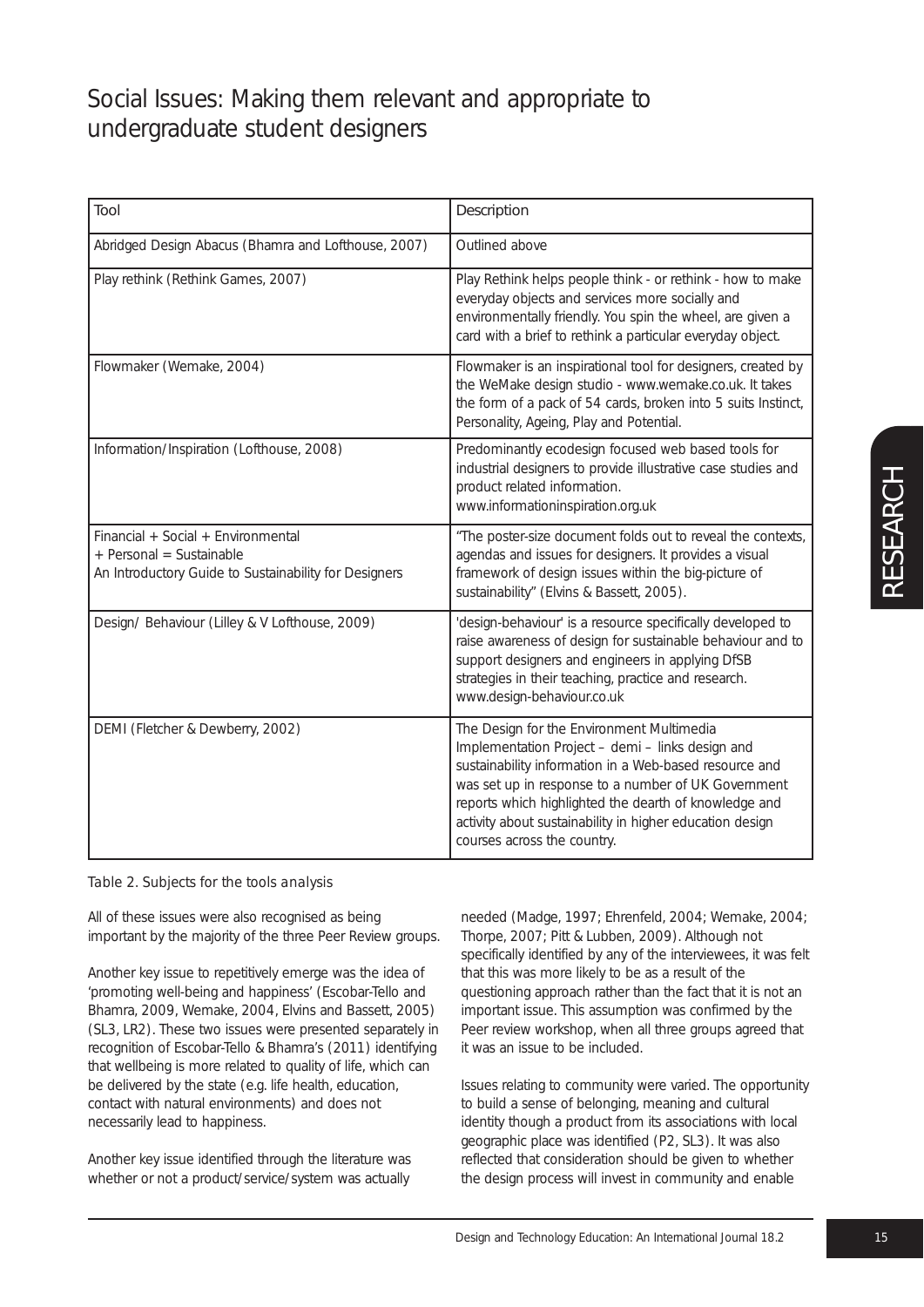and help people or society, or whether it would be likely to disadvantage or deprive communities (SL1). Manzini (1997) offers a different perspective and raises ideas around redesigning societies so that they become more sustainable. It could be argued that all of this is outside the remit of student designers, as they are big issues which are not one easily addressed by design. However the literature, the interviewees and the majority of the Peer review groups identified the issue of community as an important issue for consideration, and as such it was included.

### Social issues which were not included

The reasons as to why a number of social issues were not included in the checklist are explained in this section.

#### *Inclusive design*

Inclusive design/universal design/design for the aged were identified as social issues relevant to designers in both the literature (Wemake, 2004; Elvins & Bassett, 2005; Fuad-Luke, 2009) and by the interviewees (LR1, R1, P1). Though these are clearly established issues it was decided that these would not be included in the tool at this stage because these are already well developed subjects with a long pedigree of study, and often taught to undergraduate designers through modules or even courses in their own right. In light of them being commonly addressed through design practice it was not felt that they needed to be specifically highlighted (P1) by a tool of this nature. It was felt that including them might actually prove to be detrimental to the consideration of other social issues as they would be a quick win for the students rather than encouraging them to think about less familiar issues.

#### *Designing with a mind to cultural sensitivity*

Designing with a mind to cultural sensitivity and cultural diversity was identified in the literature (Forum for the Future, 1999, Ehrenfeld, 2004, Thorpe, 2007, Pitt and Lubben, 2009), though not in the interviews. Issues of this nature raise questions such as;

- *1.* 'is the product appropriate for the society and culture in which it will be used' (Capewell et al, 2007, Thorpe, 2007);
- *2.* whether products 'encourage the maintenance of traditional knowledge and skills', and 'maintain valuable social or cultural traditions' (Capewell, et al, 2007, Forum for the Future, 1999).

With respect to the first of these issues it can be argued that this is a key part of what design aims to do anyway (Whiteley, 1993) even if the cultural norms being designed for are not necessarily that palatable. Beyond

this, it is often quite hard to envisage where a product might be used, as it may be designed for use in the west where there is money to fund design and development, but find a greater following in developing countries (e.g. mobile phones). In light of this and the fact that the peer review participants felt these issues should not be included as they were not relevant to student designers, they were not included.

#### *Global social issues*

A number of broad social issues such as: the impact of manufacturing on the quality of life of others around the world; fair trade and basic human rights, e.g. fair pay, decent working conditions were identified as social issues by interviewees (SL1, P2, P1) and through the literature (Capewell et al., 2007, Elvins and Bassett, 2005). However it was recognised in the literature (Pitt and Lubben, 2009, Elvins and Bassett, 2005) and by the interviewees that these sorts of issues are too far removed to be relevant to design students/ designers.

#### *Ethics*

Ensuring that designs are ethical was recognised as an important practice in socially sustainable design and design teaching by a number of authors (Forum for the Future, 1999, Madge, 1997, Lofthouse and Lilley, 2009) and interviewees (P1, LR2, SL1), despite being a difficult subject to address. However ahead of testing the checklist, 'is the brief ethical?' was removed from the checklist in light of the fact that brief had been set internally and would not have been offered if had been considered to be unethical. It is not anticipated that this issue would be permanently removed from the checklist as it is a very relevant issue for students undertaking external projects. However, it was not deemed appropriate to test this issue in this instance due to the tight timescale of the project.

#### *Local production*

Issues such as localisation, localised production, and utilising local skills were raised through the literature (Forum for the Future, 1999, Rethink Games, 2007) and by interviewees (P1, P2, L2). It was recognised that these issues are often complex, for example, on the one hand, buying products from a developing country can support some of the world's poorest people, and on the other hand local economies also need supporting (Capewell et al, 2007) and less mileage is often perceived as being better for the environment. Beyond this complexity, there is also the issue that not everything can or should be produced locally (cars, domestic appliances, plastics etc.) and it is these types of consumer products that are being considered here, not craft based products such as furniture and jewellery. Finally it was recognised that the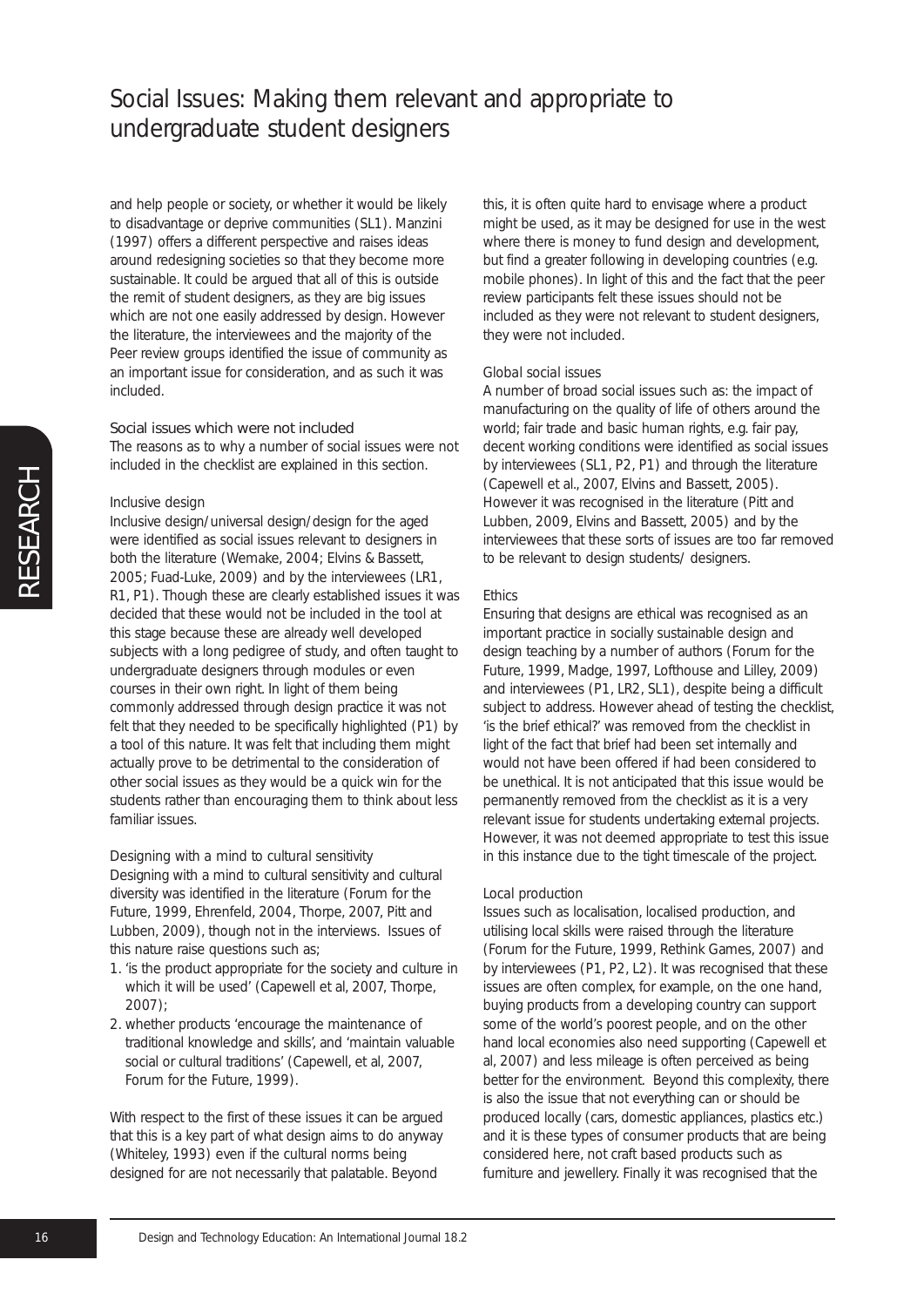decision as to where things are produced is generally outside of the remit of designers. In light of this it was felt by the interviewees and the peer review groups that the relevance of these issues to students was questionable and as such this issue was not included.

### Findings from testing of contents of the 'Food for Thought' with student designers

The testing of the checklist with the design students produced a number of useful findings which helped further the development of the tool.

Three of the 15 issues in the checklist were considered by a reasonably high proportion of the students.

- How could your design enhance social interaction? (12/18)
- Is the product actually needed? (11/18)
- How could your design promote happiness? (9/18)

These issues were recognised as being particularly relevant to the brief, or issues which the students could especially relate to. They were not, however, issues which any of the staff had seen included in previous years' submissions. Additionally, a few students considered:

- How could your design enrich users' lives? (4/18)
- How could your design increase quality of life for all? (2/18)

Again these were not issues which had been recognised through 'Abacus' submissions in the past. This suggests that the checklist did help to raise their awareness with respect to social issues and encouraged students to consider them within their practice.

The checklist also enabled the students to identify social issues which were relevant to their brief. For example 'How could your design improve health and wellbeing?' was considered by 6/18, with issues involving 'safety' raising the tally to 11/18. Given the nature of the brief, health and safety issues would have been likely to have been included with or without the checklist.

Some issues were not considered at all by the students:

- How could your design encourage a sense of community?
- How could your design enhance communication?

This finding was seen as a positive outcome, as part of the intention of the tool was that students should feel they could pick and mix the issues they wished to consider and that it will not always be appropriate to consider all social issues in each case. Tied in with this, it was positive to note that using the checklist did not stop the students

from coming up with their own social issues, for example "hygienic – unhygienic".

Two additional relevant issues; 'demonstrating the values of the user?' and 'creating an emotional bond with the user?' emerged through the testing phase. On reflection these seem to have arisen in response to previous lectures on emotional durability. It was felt that these were design oriented social issues, within the sphere of influence of designers and as such were included in the final iteration of the checklist (see Figure 6). It has been noted that these issues were not identified by the data collection phase and clearly there might be more issues like this. This could have been due to the scope of the literature review but may also be due to the literature being dispersed over a broad, multidisciplinary range of subjects.

A number of refinements to the wording and how issues were grouped together also emerged during the analysis (see Figure 6).

### Findings: Tool development

Analysis identified that design oriented tools in the ecodesign/sustainable design field can be differentiated in

| Think about social issues, consider:                                                                                       |  |  |
|----------------------------------------------------------------------------------------------------------------------------|--|--|
| How could your design improve health and well-<br>being?                                                                   |  |  |
| How could your design encourage participation and<br>belonging?                                                            |  |  |
| How could your design encourage empowerment and<br>promote human competence?                                               |  |  |
| How could your design enhance social interaction or<br>engagement?                                                         |  |  |
| How could your design enhance communication?<br>How could your design enrich users' lives and increase<br>quality of life? |  |  |
| How could your design promote happiness?<br>How could you design demonstrate the values of the                             |  |  |
| user?<br>How could your design create an emotional bond with                                                               |  |  |
| the user?<br>Is the product actually needed?                                                                               |  |  |
| How could your design encourage a sense of<br>community?                                                                   |  |  |
| How could your design maintain local/ cultural<br>traditions?                                                              |  |  |
| Other                                                                                                                      |  |  |

*Figure 6. Final iteration of the 'Food for thought' checklist*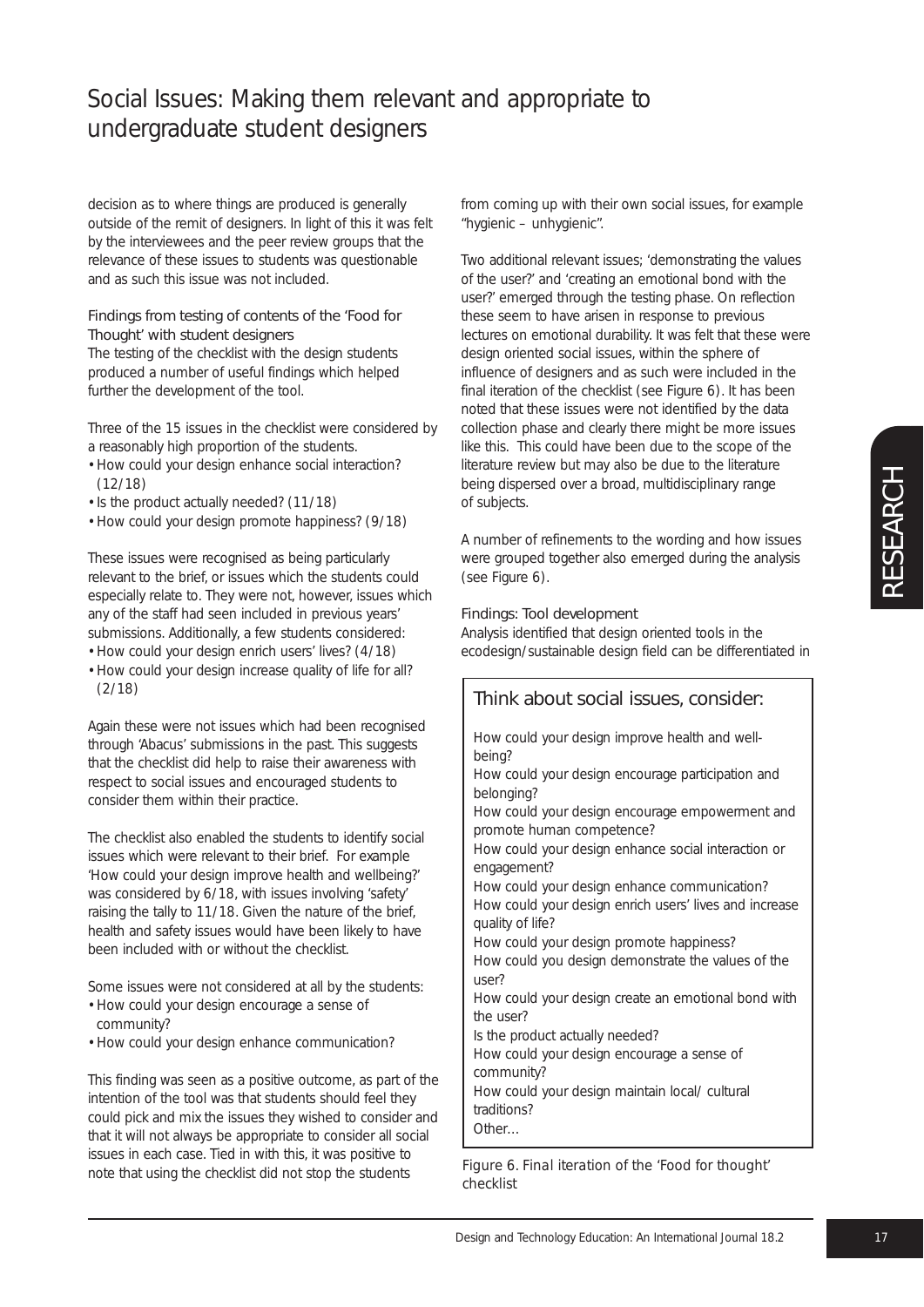terms of their focus (introductory, early stage life cycle, late stage life cycle), their format (lifecycle focus, focal areas, hierarchical), their purpose (strategic, educational, inspirational, combinational etc.), the time they take to complete, and their nature (qualitative or quantitative).

The fact that considering social sustainability in design is not widely practiced (Conrad and Humphries-Smith, 2009) suggested that an introductory tool was needed. The initial intention of the project was to develop a tool based upon the Ecodesign web an introductory ecodesign tool with a proven track record (Lofthouse, 2009). However early findings indicated that the lifecycle format of Ecodesign web was not appropriate for the consideration of social issues. Whereas, when students use lifecycle tools to consider ecodesign issues, they should be encouraged to reflect on improvement opportunities at each stage of the life cycle, this does not

work for social issues. This type of lifecycle thinking encourages students to think about issues which are too far outside of their remit (e.g. the social implications of mining for Coltan in the Democratic Republic of Congo) and omits all of the relevant social issues identified in the checklist (Figure 6). It was also recognised that social issues differ from ecodesign issues with respect to the fact that not all issues are going to be relevant to a given brief. As such students need to feel that they can pick and choose the relevant issues to focus on. Both of these findings indicated that a 'focal areas' approach, would be more appropriate for the consideration of social issues. This approach, as favoured by Philips (Koninklijke Philips Electronics N.V., 2013), involves identifying relevant areas to focus on – in this case, the issues identified in the' Food for thought' checklist.

| Characteristics to consider including                                                                        | Characteristics to avoid                                                        |
|--------------------------------------------------------------------------------------------------------------|---------------------------------------------------------------------------------|
|                                                                                                              |                                                                                 |
| Offer guidance                                                                                               | Need for a reasonable level of prior knowledge                                  |
| Inspirational case studies                                                                                   | A lack of guidance means students often focus on<br>inappropriate social issues |
| Educate them/raise awareness                                                                                 | Not clear how to use it                                                         |
| Offer dynamic access                                                                                         | Time intensive for teaching                                                     |
| Be written in a non-scientific language                                                                      | Not easy to apply to real life projects                                         |
| Visually interesting                                                                                         | Not holistic enough (only focuses on one issue at a time)                       |
| Flexible to allow students to consider a wide array of issues                                                | Lack of guidance                                                                |
| Encourage discussion                                                                                         | Unfeasible outputs                                                              |
| Encourage students to think about what issues are<br>appropriate, rather than simply copying them down       | Lifecycle focus                                                                 |
| Interactive, support learning by doing                                                                       |                                                                                 |
| Game element makes it interesting                                                                            |                                                                                 |
| Visual reminder - wall chart                                                                                 |                                                                                 |
| Allows novice designers to compare different<br>characteristics of a product in a better than worse than way |                                                                                 |
| Can be picked up with a bare minimum of expertise                                                            |                                                                                 |

*Table 3. Potential positive and negative attributes to integrate and avoid in the development of a social sustainability tool*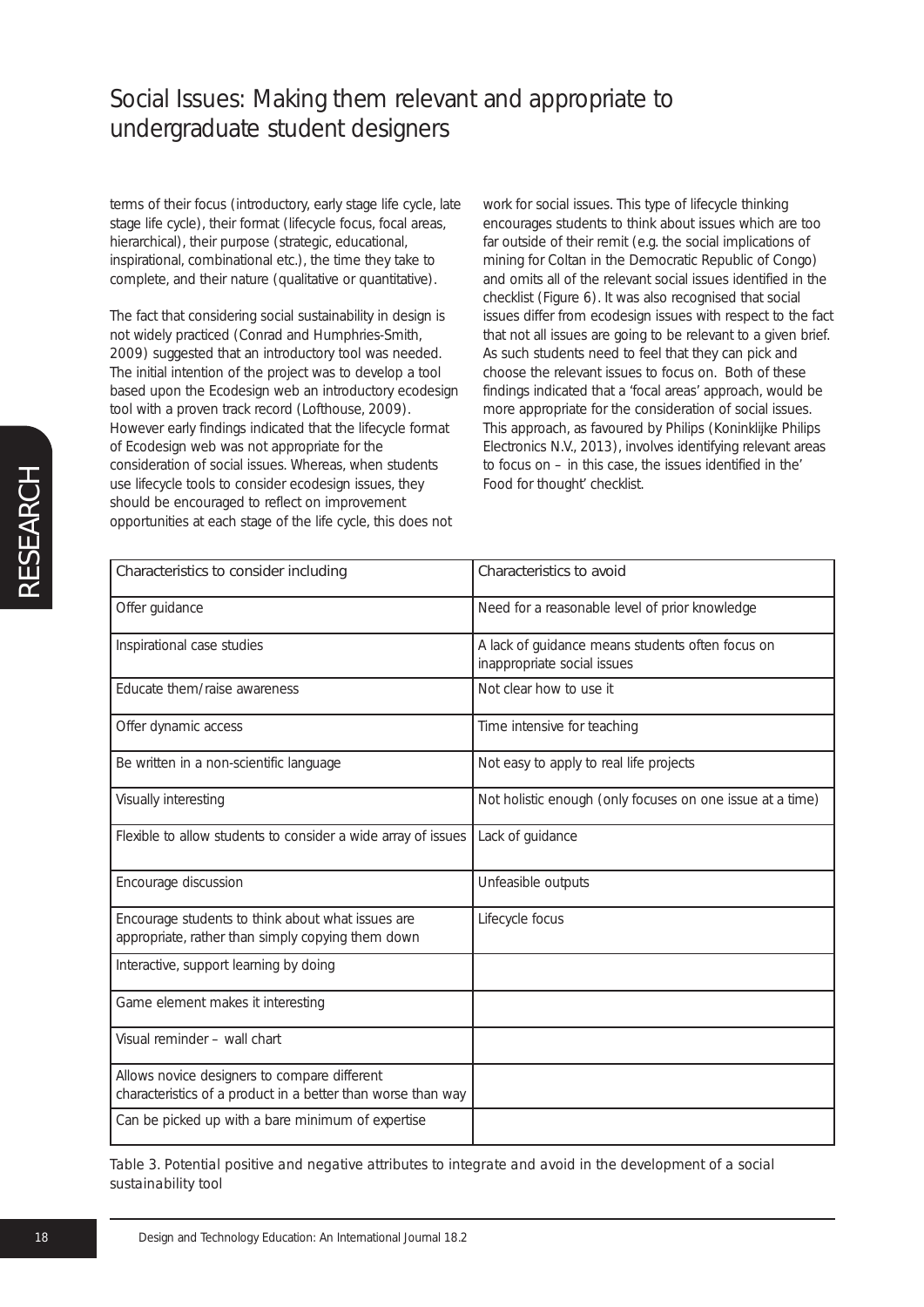With respect to the purpose of the tool, the theory on ecodesign tools for industrial designers suggests combining information, inspiration, education and guidance (Lofthouse, 2006), all of which appear to be appropriate aspirations for a social issues tool. As the intention was for this to be an introductory tool it was felt that it would be appropriate to develop a tool which could be used over a fairly short time scale and that was qualitative in nature. All of these considerations along with the findings from the 'tools analysis', which identified a

number of interesting characteristics which could be drawn upon (see Table 3), supported the development of the tool.

#### Development of the Social Issues cards

The outcome of this background research was to present the social sustainability tool as a set of cards (combining an image and illustrative case study), based on the questions identified in the 'Food for Thought' checklist. It was felt that cards could be visually interesting, quick to



*Figure 7. Examples of two contrasting social issues cards*

use, offer dynamic access in a workshop environment, as well as offering inspiration and information through the case studies provided, which would help to demystify the process and demonstrate how each of the issues can be considered by designers (Lofthouse, 2001). There is also a precedent for using cards of this nature with design teams (IDEO, 1999; Luebkeman, 2009).

The process of developing the tool was an iterative one. Each question in Table 1 was rephrased so as to be more appropriate for students responding to a specific design brief e.g. 'Does it encourage empowerment and promote human competence?' It quickly became clear that one example for each issue was not enough because of the diversity of the subjects that could be covered, therefore a range of examples for each topic were generated. A literature review and web search were undertaken to identify appropriate case studies from developing and developed countries to illustrate the identified issues. Often social issues are only associated with the developing world, but this approach provided the opportunity to consider a wider range of contexts. For the 12 social issues which had been identified, 30 cards were developed. On average 3 or 4 examples per topic were identified.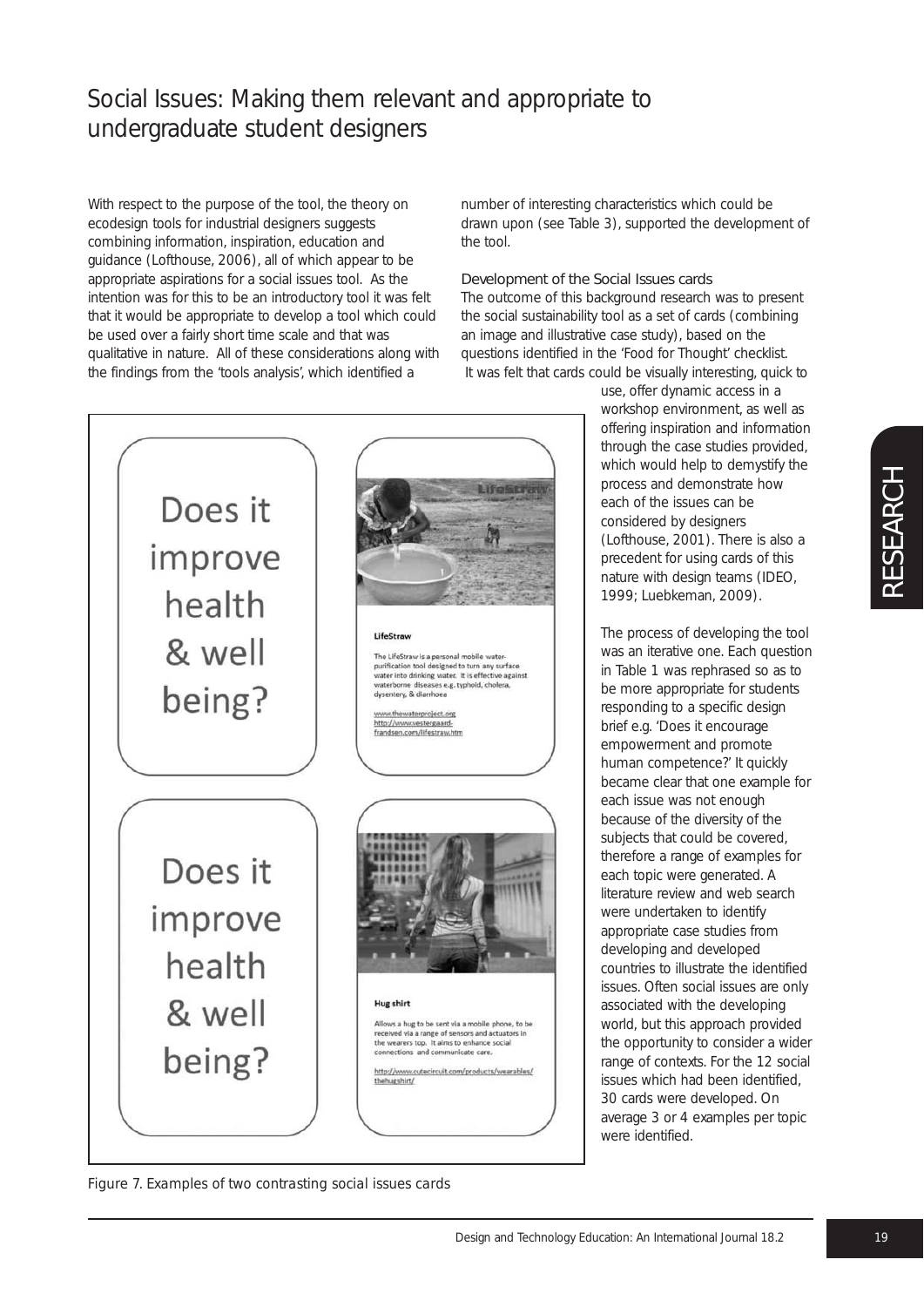A reasonable split of examples for developing and developed countries was achieved. Two examples are shown in Figure 7.

#### Findings: Testing the Social Issues cards

As outlined in the methodology, the cards were tested in a workshop by students engaged in a sustainable design project. During the early stages of the workshop, when they were focusing on identifying focal areas for their Abacuses, the groups handled the cards in different ways. Three groups laid them out on the table (word side up), see Figure 8 and one group took pictures of the words on the cards (not the pictures), so that they could write around the subjects in their log books.

Through observing the students it could be seen that at various points in the workshop, a number of the students picked up cards that they thought looked interesting and read them. Some chatted with other group members about the case studies (e.g. Playpump). A Group who were looking at the Cardboard furniture case study (WeMake, 2011) followed up their interest in the idea by looking on YouTube for other cardboard furniture ideas via an Ipad. As the workshop progressed the cards were mainly used for inspiration by all of the groups.

Use of the cards was sporadic indicating that the format allowed the students to use them as and when they wanted to, thus fulfilling the aim of 'dynamic access'. Use was also seemingly random. None of the groups worked through the cards in any formal way, they simply picked up cards that they were interested in (for whatever reason $)^3$ .

Group C pulled up an electronic copy of the 'Food for thought checklist' from their Virtual Learning Environment o use alongside the cards. This suggested that providing the students with the checklist as well as the cards would be a sensible way forward (even if they were not both used by all students). When questioned, they reflected that the cards and the checklist together proved to be a useful combination. When directly questioned as to whether the cards were more or less useful than the checklist, an interesting mixed response was received. Group C said that it was 'nice to have them to spread out' and 'nice to have the examples' but 'good to have the list as well'. Students within other groups commented that the examples were useful. The majority of the students in the workshop appeared to have a neutral or positive response to the cards, with a number of the students questioned responding very enthusiastically, stating that the examples were inspiring.



*Figure 8. Students testing the Social Issues cardscards*

"Yeah they were really useful, because they helped you to see how it could be done"

Only three students out of 30 had negative responses. One student was overheard saying 'what's this got to do with anything?' as he read out the case study to the group and they started to discuss it. When questioned on this later it emerged that the case study in question was Lime based conservation training (see Figure 9). They did not feel that this had anything to do with product design and which led to a very negative response. In hindsight their observation about the relevance of the case study to design was fair and this was not the best example that could have been used. This finding further supports theory with regards to the importance of making sure that examples are relevant to product design (Lofthouse, 2001). Clearly the relevance of the examples is as important as the suitability of the issues they are being asked to consider.

#### Analysis of the Design Abacuses created

Of the six groups who completed a Design abacus for their project, five of them directly considered social sustainability issues.

Following analysis, it was possible to determine that as with the checklist, the cards:

• enabled the students to pick and choose the important issues.

*<sup>3</sup> N.B. Not always because they liked the example*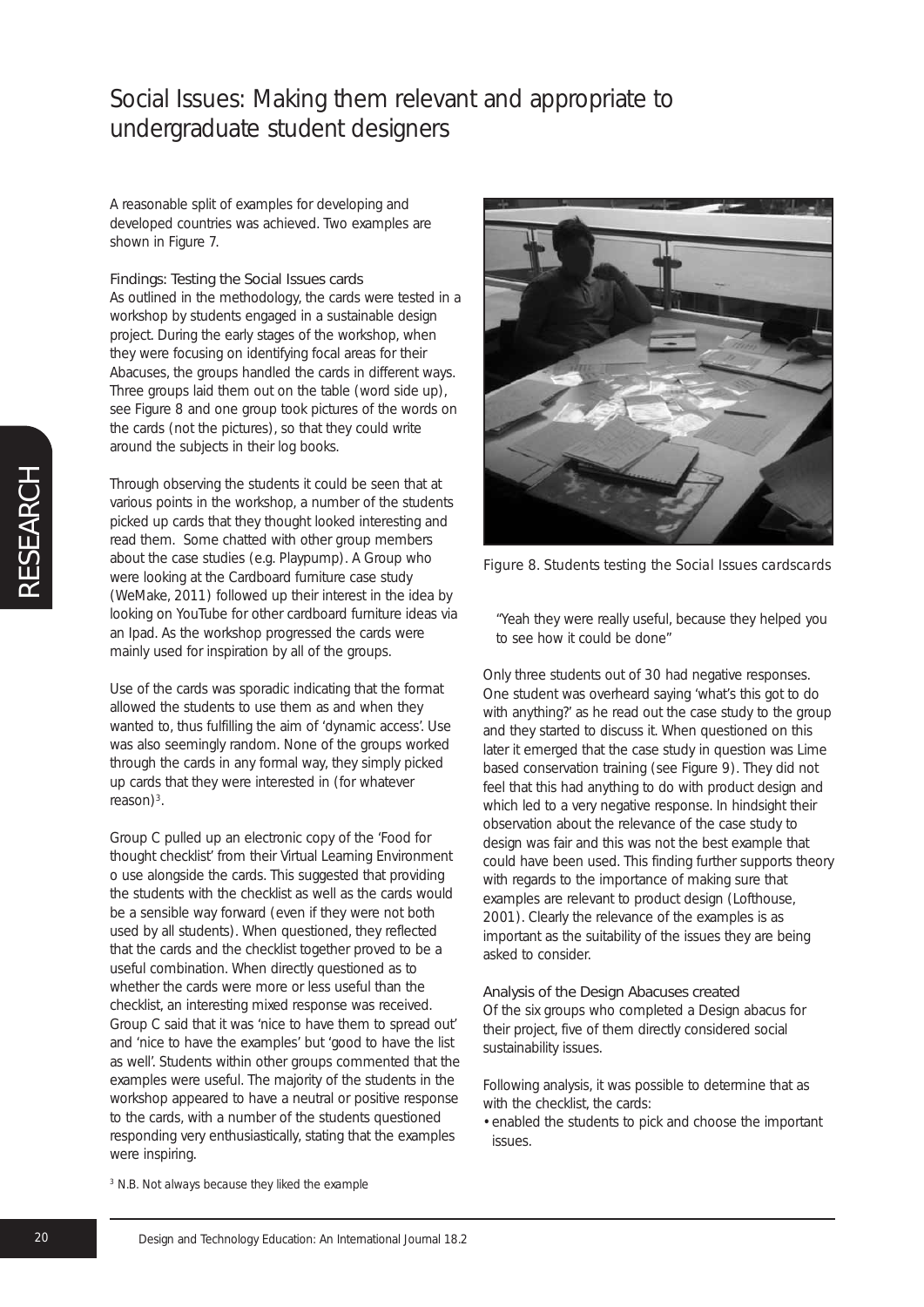

In addition to this, two new tools for supporting the consideration of social issues have emerged. Though the intention was that the 'Social Issues' cards be the main output of this project, the findings suggest that there are benefits to providing both tools in combination. In general both the students and the staff found the 'Food for thought' checklist and the 'Social Issues' cards to be valuable resources for raising awareness about social sustainability in undergraduate design students. They offer a design oriented perspective of social issues (which has not been provided before) and have been seen to raise student awareness of social sustainability. They have been seen to be complementary resources for supporting the 'Abacus' – which is well placed to allow student to

*Figure 9. Case study example which was not well received by the student designers*

- allowed them to identify social issues which were relevant to their brief e.g. enriches users lives, shows values of the user, promotes empowerment.
- allowed them to recognise that it is not always appropriate to consider all social issues.
- did not stop the students from coming up with things their own social issues, which is a good outcome. For example, for the one project raised issues such as desirability, collectability, personalisation.

The two highest ranking criteria for this particular set of projects were 'promoting happiness' and 'encouraging social interaction/ participation/ sense of community'. It is interesting to note that these issues were also highly utilised in the pilot study.

### Conclusions

Early findings identified that the lack of consensus regarding what sorts of social issues designers should concentrate on has meant that social sustainability has not, in the past, been made relevant to design. This project has opened up the debate as to what social issues are appropriate to student designers and through robust research has led to a much clearer understanding of the types of social issues which might be relevant for them to consider for a broad range of projects (see Figure 6). This new knowledge will have benefits for teaching the subject in general, as it will enable lecturers to better focus their teaching material on issues which designers can influence. consider a wide range of sustainable design issues. It is anticipated that both tools could also be used in conjunction with other tools or as stand-alone resources and early findings back up this supposition.

The testing of the 'Social Issues cards' with the design students produced a number of useful findings. It was seen that the use of the cards encouraged students to integrate new (relevant) social issues into the Abacus. The appearance of a number of issues which had not been identified by students in the past, suggested that the cards did help to raise their awareness with respect to social issues. They also enabled the students to identify social issues which were relevant to their brief.

Though they were using the cards, the students seemed to recognise that it was not always appropriate to consider all the social issues available. All the Abacuses from the students demonstrated that they took a pick and mix approach to the social issues available. It was positive to note that using the cards did not stop the students from identifying their own social issues. Additionally, by not providing the actual words to put in to the Abacus, the students had to spend time thinking about the meaning, rather than copying them verbatim.

In general the students liked the cards. The visual nature of the cards in terms of the examples and their tactile physical presence was well received. A number of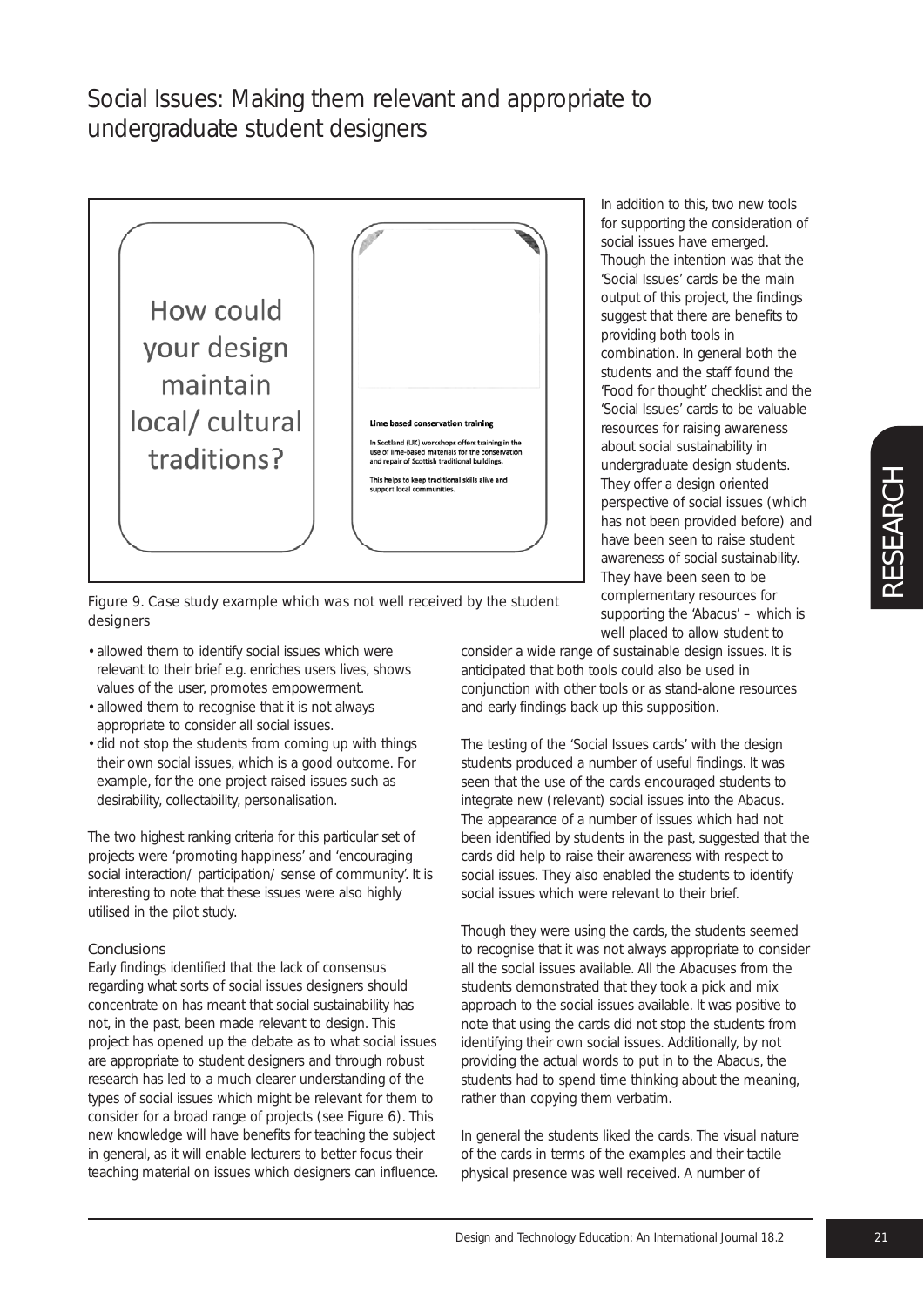students specifically stated that they found them to be inspirational, though it was recognised that examples MUST be relevant to product design to be valuable and therefore need to be carefully selected. However, one of the benefits of the flexible nature of the tool is that it can be quickly amended and new issues and case studies can be added as they emerge.

In the introduction it was stated that nothing short of a revolution would change the status quo with respect to design for sustainability (Polak, 2007). This paper is not claiming that these tools will spark a revolution but it is hoped that raising awareness and enabling action, amongst whole cohorts of students will lead to a generation of more enlightened graduates moving into mainstream design practice. After all a 0.5% improvement in a successful large scale global company will have a massive impact as a result of the multiples of millions of units which are being sold (Chapman & Gant, 2007).

#### Next steps

The cards will continue through an on-going cycle of testing and refinement. Version 1.1 is in the process of being published for sale through the University website.

#### Acknowledgements

The author would like to acknowledge the financial contribution of the ADM-HEA which has made this project possible. She would also like to acknowledge the contribution of Matthew Watkins the research student who carried out the interviews in the early stages of the project.

#### References

Acharya, T. et al., 2008. *Design for Social Impact: A How-To Guide*, The Rockefeller Foundation, New York.

Berman, D.B., 2009. *Do Good: How Designers Can Change the World*, AIGA – New Riders, Berkeley.

*Bhamra, T. & Lofthouse, Vicky, 2007. Design for Sustainability: A Practical Approach*, Gower, Aldershot.

Brezet, H. & van Hemel, C., 1997. *Ecodesign: a promising approach to sustainable production and consumption*, UNEP, Paris.

Capewell, I., Zanker, N.P., Norman, E.W., Trimingham, R.L., Simmons, P.C., Macgarry, A., Gwillim, J., Hellier, B., Woods, L. and Pitt, J., 2007. *The Sustainability Handbook for D&T Teachers*, Practical Action, Bourton on Dunsmore

Chapman, J. & Gant, N., 2007. *Designers, Visionaries and Other Stories: A Collection of Sustainable Design Essays,* Earthscan, London. Available at: http://www.loc.gov/ catdir/toc/ecip0713/2007009558.html Conrad, F. & Humphries-Smith, T., 2009. The

Development of an on-line resource learning and teaching resource for the socio-centric aspects of sustainable design. In *International conference on engineering and product design education.* University of Brighton, 1-6.

Continuum & Inc., D.C., 2008. *Design for Social Impact – Workshop*, The Rockefeller Foundation. Available at: http:// www.dcontinuum.com/content/portfolio.php?id=300.

Cull A., K., 2005. *The Education of Undergraduate Product Designers in the Principles and Practice of Sustainable Design*. Robert Gordon University, Aberdeen.

Ehrenfeld, J., 2004. Searching for sustainability: no quick fix. *Reflections*, 5,8, 1-13.

Elkington, J., 1997. *Cannibals with Forks: The Triple Bottom Line of 21st Century Business*, Capstone Publishing Ltd, Oxford.

Elvins, L. & Bassett, R., 2005. *Financial + Social + Environmental + Personal = Sustainable An Introductory Guide to Sustainability for Designers*, London. Available at: http://www.a420.com

Escobar Tello, M.C. & Bhamra, T., 2011. *Explorations on the Relationship Between Happiness & Sustainability*. Loughborough University, Loughborough.

Fletcher, K. & Dewberry, E., 2002. Demi: a case study in design for sustainability. *International Journal of Sustainability in Higher Education*, 3, 1, 38-47.

Forum for the Future, 1999. Sustainable Development Education: Design Specification. *Sustainable Development Education Panel Position Paper, part of the HE21 (Higher Education for the 21st Century) project,.*

Fuad-Luke, A., 2009. *Design Activism: Beautiful Strangeness for a Sustainable World, Earthscan*, London.

IDEO, 1999. Human Centered Design Toolkit. Available at: http://www.ideo.com/work/item/ide-and-gatesfoundation-human-centered-design-toolkit/

KickStart, 2011. Super MoneyMaker. Available at: http://www.kickstart.org/products/super-moneymaker/.

Koninklijke Philips Electronics N.V., 2013. Green Focal areas. Available at:

http://www.philips.com/about/sustainability/ourgreenprod ucts/greenfocalareas/index.page

Lilley, D. & Lofthouse, V, 2009. Sustainable design education – considering design for behavioural change. *Engineering Education: Journal of the Higher Education Academy Engineering Subject Centre*, 4,1, 29-41.

Lofthouse, Vicky & Bhamra, T., 2000. Ecodesign web. Lofthouse, V.A., 2006. Ecodesign tools for Designers: